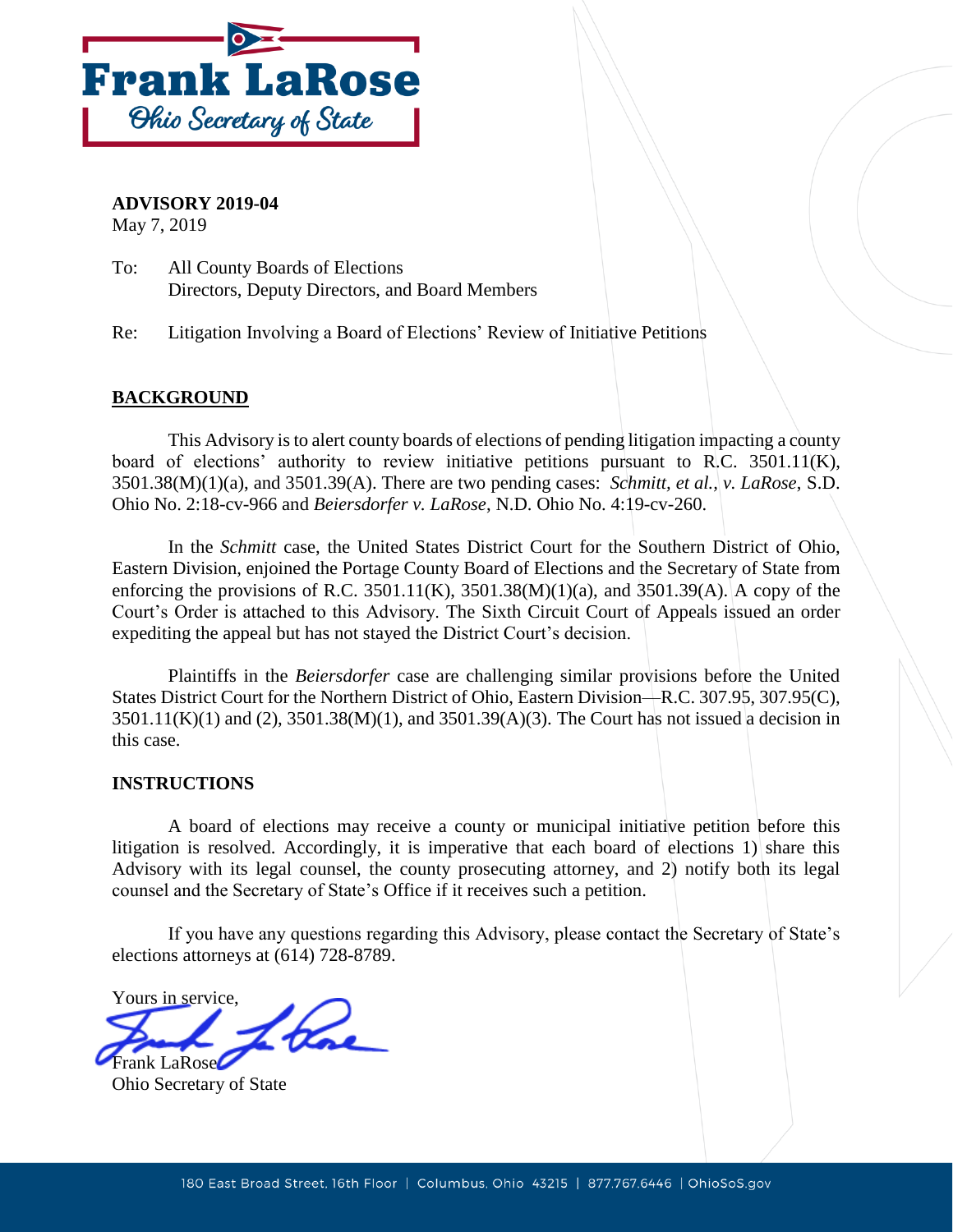## **UNITED STATES DISTRICT COURT SOUTHERN DISTRICT OF omo EASTERN DIVISION**

#### **WILLIAM T. SCHMITT,** *et al.,*

#### **Plaintiffs,**

**v.** 

**Case No. 2:18-cv-966 CHIEF JUDGE EDMUND A. SARGUS, JR. Magistrate Judge Elizabeth Preston Deavers** 

## **omo SECRETARY OF STATE JON HUSTED,** *et al.,*

#### **Defendants.**

#### **OPINION AND ORDER**

This matter is before the Court for consideration of Plaintiffs William T. Schmitt and Chad Thompson's ("Plaintiffs") *Motion for Temporary Restraining Order and/or Injunctive Relief(ECF* No. 3), which the Court previously granted (ECF No. 22), extended (ECF No. 26), and converted into a preliminary injunction, which expired on November 7, 2018 (ECF No. 28). By order of the Court (ECF No. 28), Defendants Ohio Secretary of State John Husted and the Portage County Board of Elections (the "Board")-individually, Craig M. Stephens, Patricia Nelson, Doria Daniels, and Elayne J. Cross-("Defendants") briefed the issue of constitutionality of the relevant Ohio statutes. *(See* ECF Nos. 30, 32, 34, and 35). On December 19, 2018, the Court held oral argument to discuss reinstating the preliminary injunctive relief granted to Plaintiffs. Based on the parties' briefs and their positions at oral argument, the Court orders permanent injunctive relief. Thus, the Court **REINSTATES** as a permanent injunction the preliminary injunctive relief granted in its Opinion and Order issued on September 19, 2018. (ECF No. 22).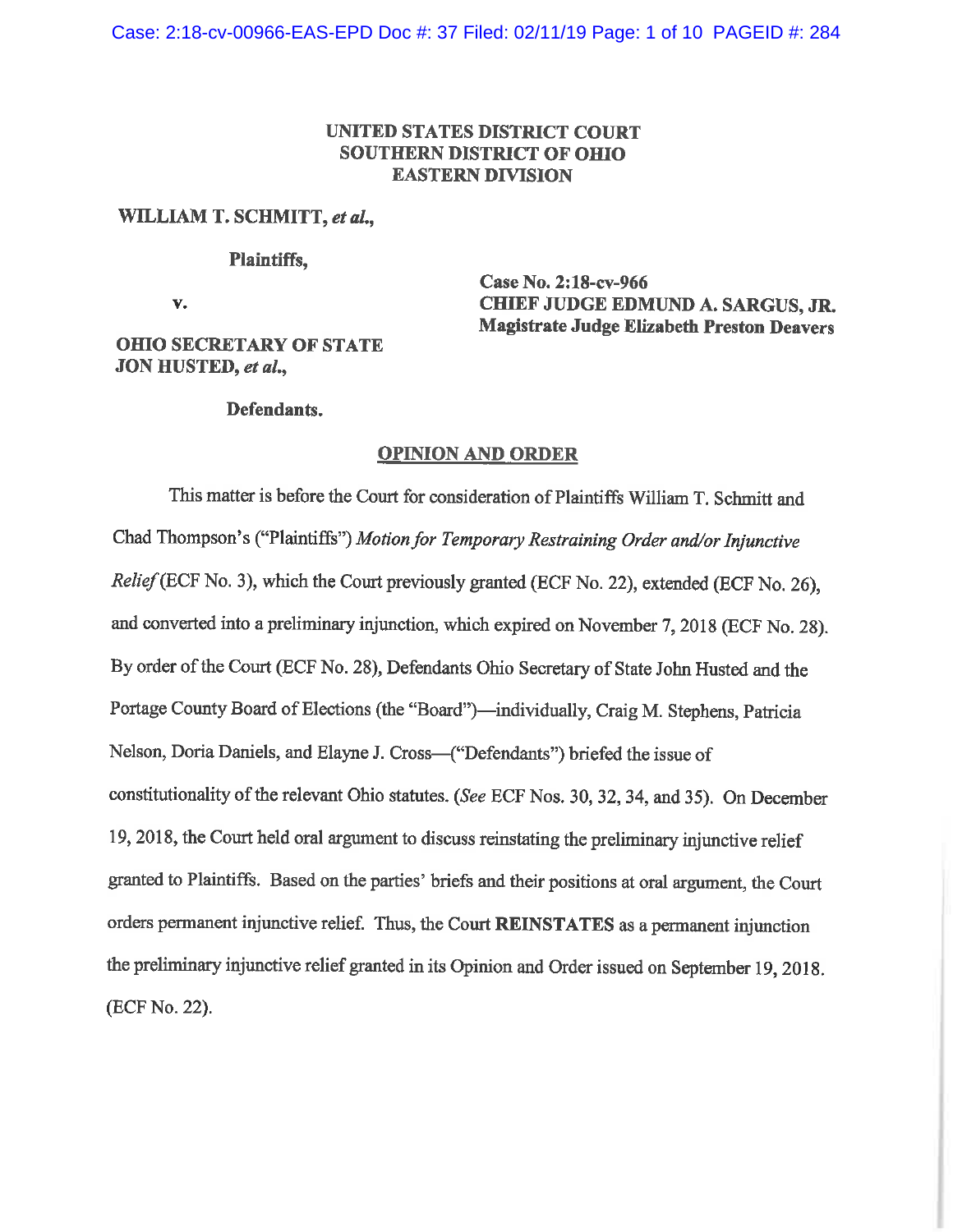#### I. **BACKGROUND**

## **A. Ohio's Ballot Initiative Scheme**

The Ohio Constitution creates an initiative process for Ohio citizens. Ohio Const. Art. II, Sec. 1. Ohio law requires petitioners of a municipality's ordinances to submit ballot initiatives to a county's board of elections. O.R.C. § 3501.11(K)(1). The boards of elections "determine whether the petition falls within the scope of authority to enact via initiative and whether the petition satisfies the statutory prerequisites to place the issue on the ballot.'' O.R.C. § 3501.1 l(K.)(2). This process is known as the "gatekeeper mechanism." *State ex rel. Walker* v. *Husted,* 144 Ohio St. 3d 361, 43 N. E. 3d 419,423 (2015).

The Supreme Court of Ohio has held that boards of elections have discretion when determining "which actions are administrative, and which are legal." *Id.* "The test for determining whether the action of a legislative body is legislative or administrative is whether the action taken is one enacting a law, ordinance, or regulation, or executing or administering a law, ordinance or regulation already in existence." *State ex rel. N Main St. Coalition v. Webb,*  2005-Ohio-5009, 106 Ohio St.3d 437,835 N. E. 2d 1222 (quoting *Donnelly v. Fairview Park*  (1968), 13 Ohio St.2d 1, 42 O.O.2d 1,233 N. E. 2d 500, paragraph two of the syllabus). Legislative actions are appropriate for the initiative process; administrative actions are not. *Se<sup>e</sup>* O.R.C. §§ 3501.38(M)(1) and 3501.39(A)(3).<sup>1</sup>

When a board of elections approves an initiative petition, citizens opposing the petition's validity ( and therefore, the board of elections' decision) have an original cause of action for review in the Supreme Court of Ohio. Ohio Const. Art. II, Sec. lg. In contrast, when a board of elections or the Ohio Secretary of State rejects a petitioner's ballot initiative for a substantive

<sup>&</sup>lt;sup>1</sup> The Court does not address whether Plaintiffs' ballot initiatives implicated administrative or legal actions.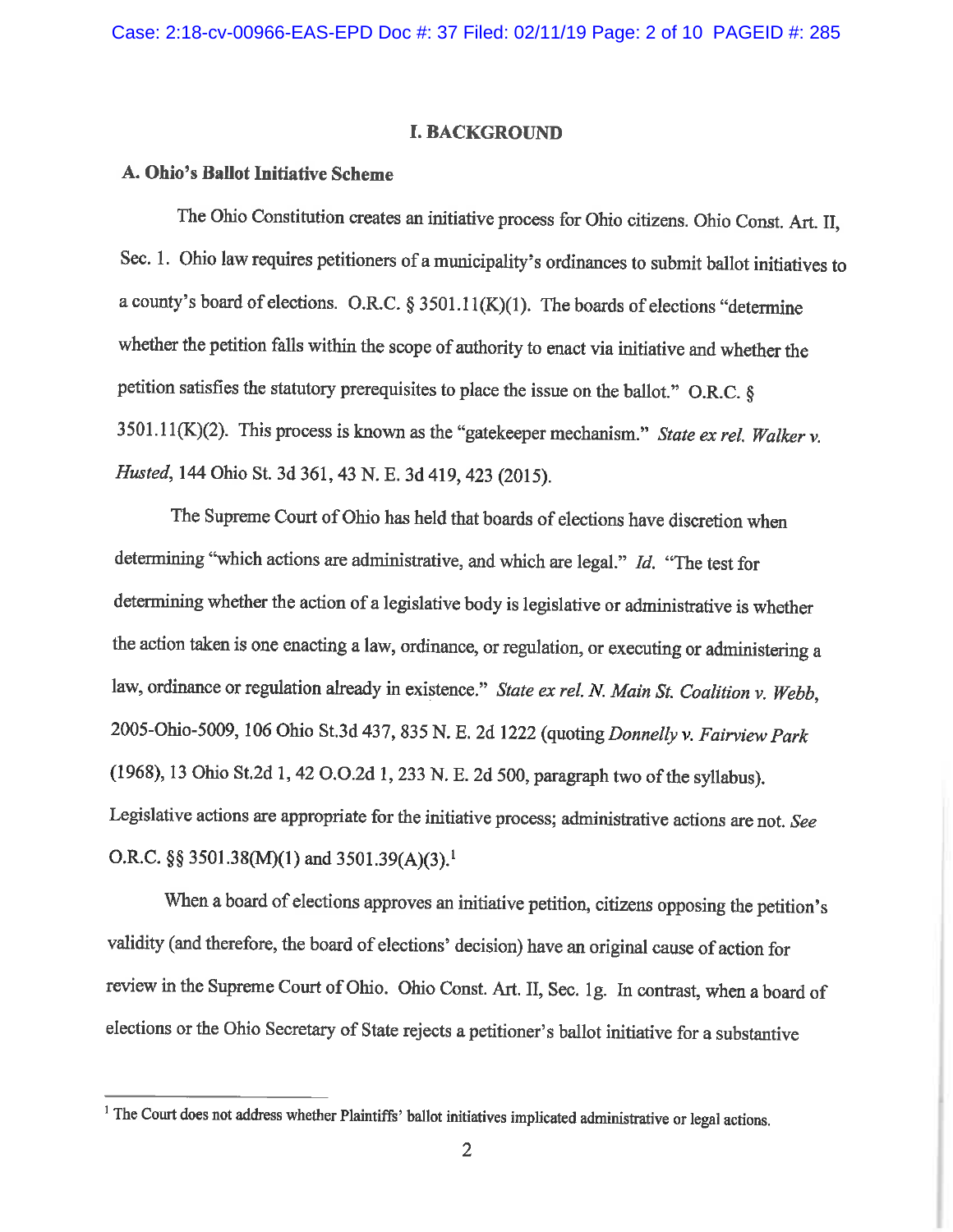reason, *e.g.,* whether the proposed legislation is administrative versus legislative, neither the Ohio Constitution nor state laws provide a remedy.<sup>2</sup>

Thus, a party aggrieved by a rejected initiative petition has no right, by statute or otherwise, to a review of the executive board's legal conclusion. An aggrieved petitioner may seek a writ of mandamus, which is wholly separate from an appeal of right, since a writ is an extraordinary remedy that is discretionary and "will not issue to prevent an erroneous judgment, or to serve the purpose of appeal, or to correct mistakes of the lower court in deciding questions within its jurisdiction." *State ex rel. Sparto v. Juvenile Court of Darke County* (1950), 153 Ohio St. 64, 65, 90 N. E. 2d 598.

Under Ohio law, to be entitled to a writ of mandamus, a petitioner must prove, by clear and convincing evidence: (1) a clear legal right to the requested relief, (2) a clear legal duty on the part of the board of electors to provide the requested relief, and (3) the lack of an adequate remedy at law. *State ex rel. Khumprakob v. Mahoning Cty. Bd. of Elections*, 2018-Ohio-1602,-N. E. 3d-(citing *State ex rel. Waters v. Spaeth,* 2012-Ohio-69, 131 Ohio St. 3d 55, 960 N. E. 2d 452,  $\P$  6, 13). Only the Ohio Supreme Court of Ohio or the courts of appeals have original jurisdiction in mandamus. Ohio Const. Art. N, §§ 2(B)(l)(b), 3(B){l)(b); *see State ex rel. Jones v. Husted,* 2016-Ohio-5752, 149 Ohio St.3d 110, 73 N. E. 3d 463. When the Supreme Court of Ohio or a court of appeals reviews a decision by a county board of elections, the court may only issue the writ if the board "engaged in fraud or corruption, abused its discretion, or acted in clear disregard of applicable legal provisions." *Jones*, 149 Ohio St.3d at  $\P$  4 (citing *State ex rel.* 

<sup>&</sup>lt;sup>2</sup> See State ex rel. Jones v. Husted, 149 Ohio St.3d 110, 73 N.E.3d 463 (2016) ¶ 24 ("By its plain language, Section lg creates a cause of action to challenge, that is, to *oppose* signatures and part-petitions. It does not create a broader cause of action only to challenge decisions by the secretary or the county boards to reject petitions. *That* cause of action still falls under this court's original mandamus jurisdiction.") Here, Plaintiffs' fall under the latter scenario. That is, the Portage County Board rejected Plaintiffs' decision. Therefore, Plaintiffs' only state-court remedy exists in mandamus before either the Supreme Court of Ohio or the courts of appeals.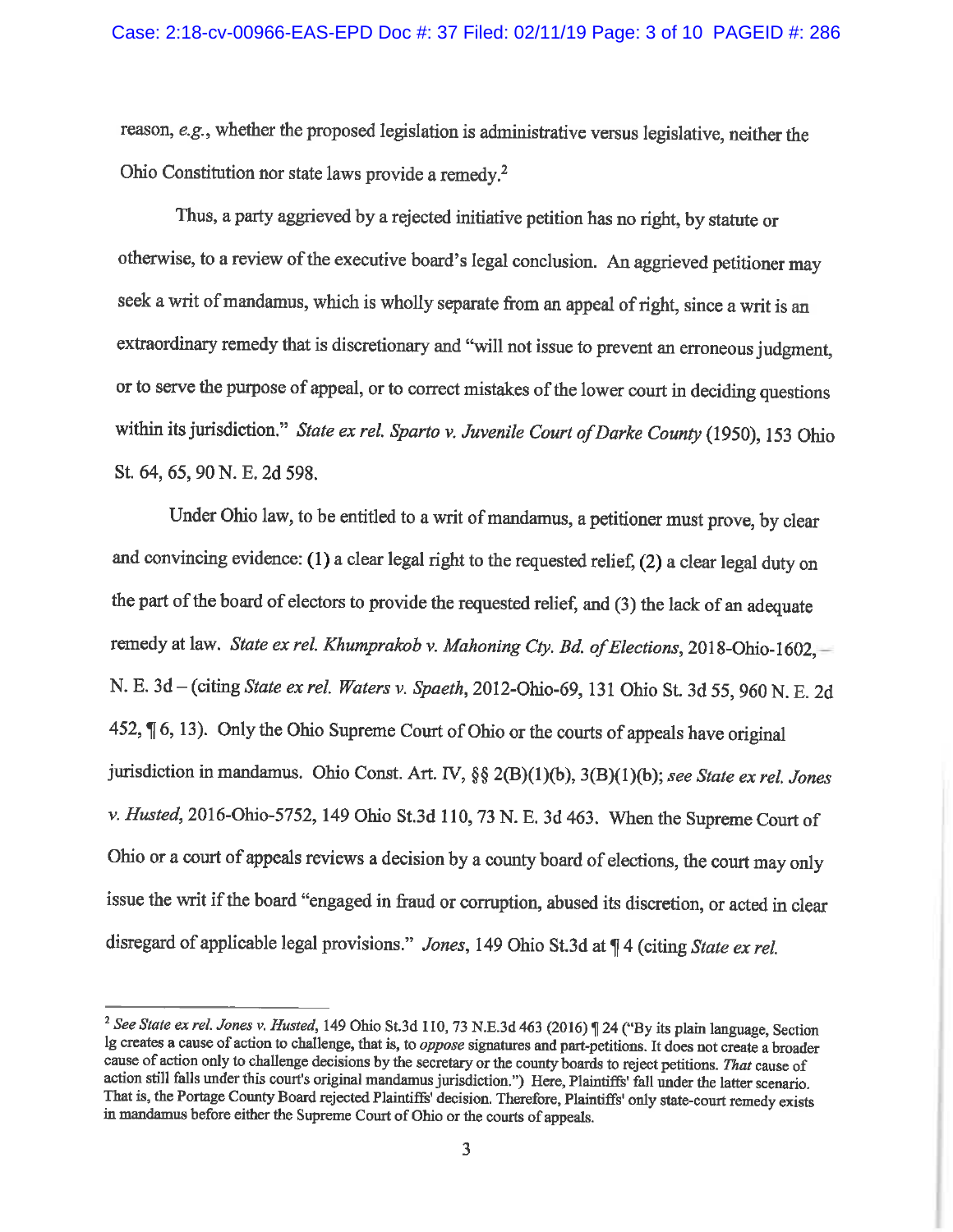*Jacquemin v. Union Cty. Bd. of Elections,* 147 Ohio St.3d 467, 2016-Ohio-5880, 67 N. E. 3d  $759, \P 9$ ).

#### **B. Relevant Facts**

In 2018, Plaintiffs circulated ballot initiatives in two Ohio villages: Garrettsville and

Windham. Both ballot initiatives proposed identical ordinances, which essentially

decriminalized marijuana possession by reducing criminal fines to \$0, removing all

consequences related to drivers' licenses, and reducing court costs to \$0. Plaintiffs acquired the

necessary number of signatures and submitted the ballot initiatives to the Board. The Board's

minutes state:

Staff presented a list of ballot issues for the November 6, 2018 ballot. Denise Smith, Chief Assistant Prosecutor addressed questions about two initiative petitions regarding marijuana penalties filed for Garrettsville Village and Windham Village. Staff reported that both initiative petitions had a sufficient number of valid elector signatures. Both initiative petitions have identical language and seek to decriminalize marijuana by proving for no monetary fines, no license suspension and no court costs for misdemeanor marijuana offenses. Denise indicated that the Prosecutor's Office will not sign off on the ballot language and does not believe the initiative petitions are appropriate for the ballot because the initiatives are administrative in nature, rather than legislative. Administrative actions are not appropriate for initiative petitions.

Denise indicated that the decision is ultimately up to the Board. Ms. Daniels moved that the initiative petitions regarding marijuana penalties for Garrettsville Village and Windham Village not be certified to the November 6, 2018 General Election ballot. Second by Ms. Cross.

## **ROLL CALL:**   $Ms.$  Nelson  $-$  Yes Ms. Daniels - Yes  $Ms. Cross - Yes$

Pl. 's Compl., Ex. 3 (ECF No. **1).** Therefore, the Board rejected Plaintiffs' proposed initiatives.

The Board then advised Plaintiffs that their initiatives had been rejected, stating:

In *State ex rel. Sensible Norwood v. Hamilton County Board of Elections,* 2016- Ohio-5919, the Ohio Supreme Court said administrative actions are not subject to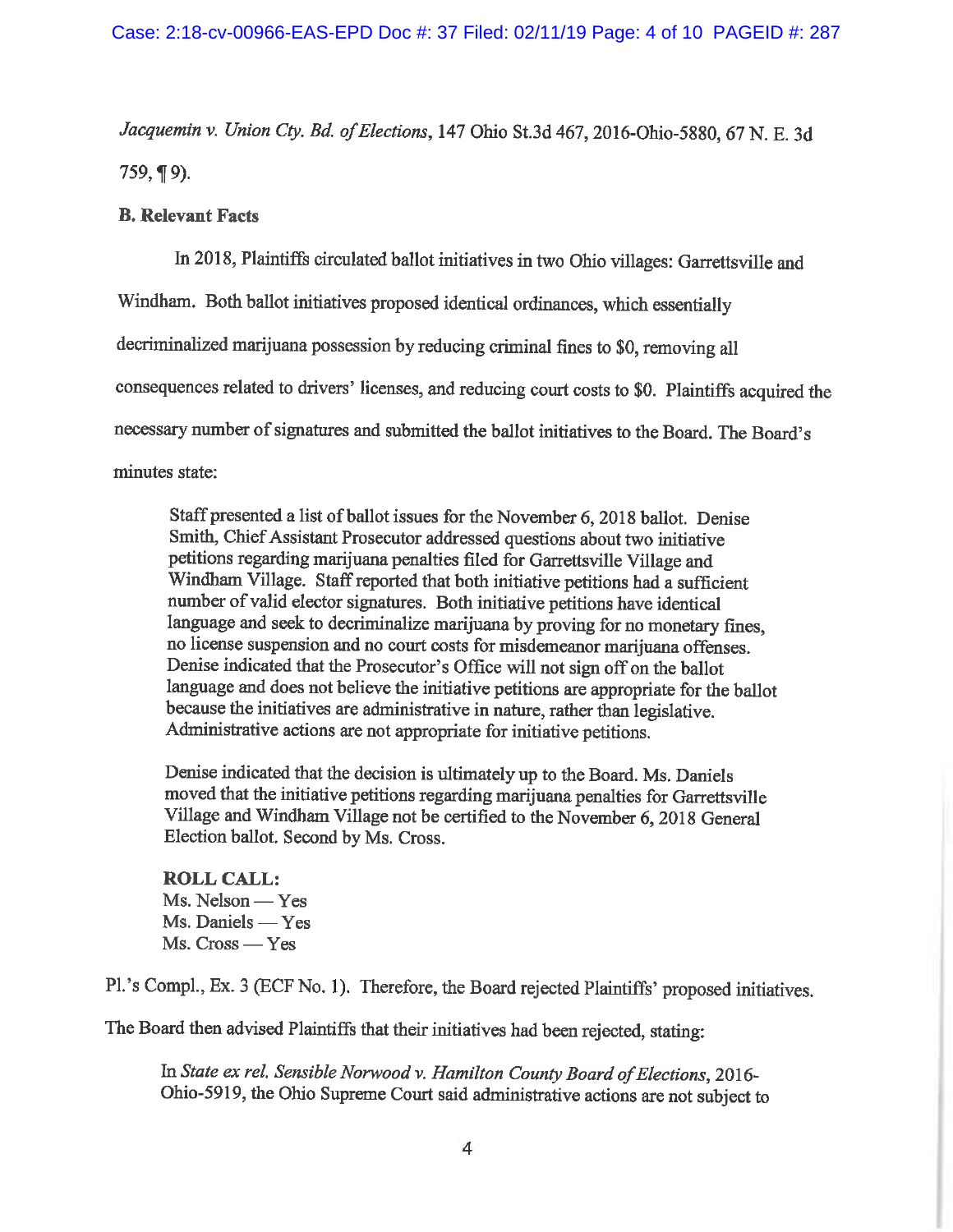initiative. Reviewing the language in the proposals presented by the Village of Garrettsville and the Village of Windham, the \$0 and no license consequences are administrative in nature. The \$0 court costs is administrative in nature and is an impingement on the judicial function by a legislature. Accordingly, as the Garrettsville Village and Windham Village petitions deal with subject matter that is not subject to the initiative process, the Board of Elections, in its discretion, has chosen not to certify these issues to the ballot.

Pl.'s Compl., Ex. 4 (ECF No. **1).** 

#### **C. Procedural History**

On August 28, 2018, Plaintiffs filed their *Complaint* (ECF No. 1) and *Motion for Temporary Restraining Order and/or Preliminary Injunction* (ECF No. 3). On September 19, 2018, the Court granted Plaintiffs a temporary restraining order (ECF No. 22), which directed Defendants to place both initiative petitions on the November 6, 2018 ballot. The Court then held a telephone status conference during which the parties consented to converting the temporary restraining order to a preliminary injunction, which would expire on November 7, 2018-the day after the election. (ECF No. 28). Subsequently, the parties briefed the constitutionality of the Ohio laws at issue, and the Court held oral argument on December 19, 2018. (ECF Nos. 30, 32, 33, 34, 35). At the December 19, 2018 hearing, the parties stipulated that Plaintiffs' motion for injunctive relief is ripe for review because Plaintiffs intend to submit identical initiative petitions in upcoming voting cycles.

#### II.

Federal Rule 65 of Civil Procedure allows a party to seek injunctive relief if the party believes that it will suffer irreparable harm or injury. Fed. R. Civ. P. 65. To determine whether injunctive relief should be issued, the Court considers these four factors: ( 1) whether the movant has a strong likelihood of success on the merits; (2) whether the movant would otherwise suffer irreparable injury; (3) whether granting the injunction would cause substantial harm to others;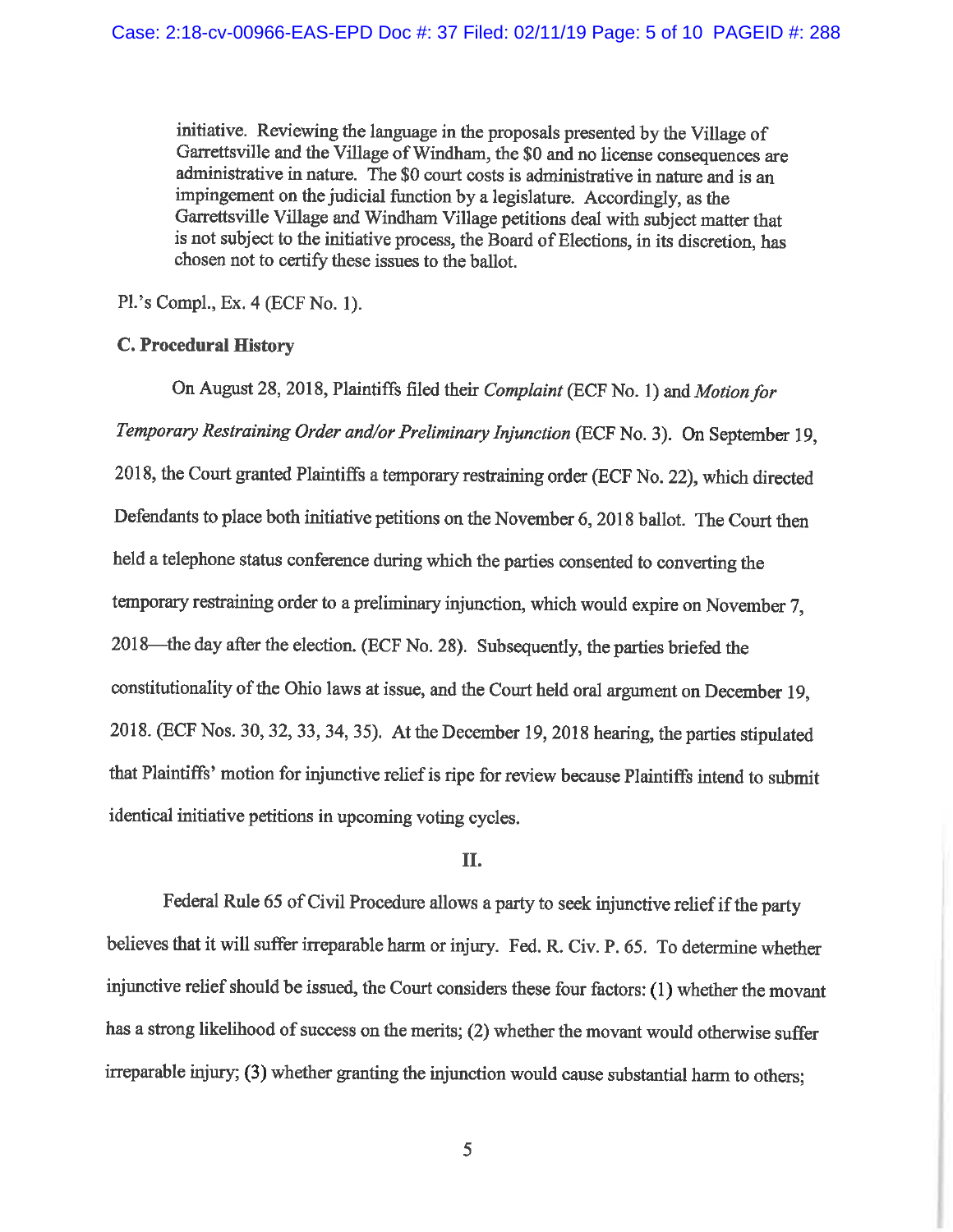and (4) whether the public interest would be served by issuing the injunction. *McPherson v. Michigan High School Athletic Ass'n,* 119 F.3d 453,459 (6th Cir. 1997) (en bane).

These factors are not prerequisites; each must be weighed against the others. *Id.* at 459. "Although no one factor is controlling, a finding that there is simply no likelihood of success on the merits is usually fatal." *Gonzales v. Nat'l Bd. of Med. Exam'rs*, 225 F.3d 620, 625 (6th Cir. 2000). A district court is required to make specific findings concerning each of the factors unless fewer are dispositive of the issue. *Performance Unlimited v. Questar Publishers, Inc.,* 52 F.3d 1373, 1381 (6th Cir. 1995).

"The standard for a preliminary injunction is essentially the same as for a permanent injunction except that the plaintiff must show actual success on the merits rather than a likelihood of success." *Gas Natural Inc. v. Osborne*, 624 Fed. Appx. 944, 948 (6th Cir. 2015) (citing *Am. Civil Liberties Union of Ky. V. McCreary Cty.,* 607 F.3d 439,445 (6th Cir. 2010)). When a plaintiff seeks a permanent injunction, "[a]n evidentiary hearing is typically required before an injunction may be granted, but a hearing is not necessary where no triable issues of fact are involved." *United States v. Miami University,* 294 F.3d 797, 815 (6th Cir. 2002) (citing *United States v. McGee,* 714 F.3d 607,613 (6th Cir. 1983)).

#### III.

Plaintiffs argue that Ohio's ballot initiative process violates their procedural due process rights guaranteed by the United States Constitution. To establish a procedural due process claim, a plaintiff must show that "(1) it had a life, liberty, or property interest protected by the Due Process Clause; (2) it was deprived of this protected interest; and (3) the state did not afford it adequate procedural rights." *Daily Services, LLC v. Valentino,* 756 F.3d 893, 904 (6th Cir. 2014).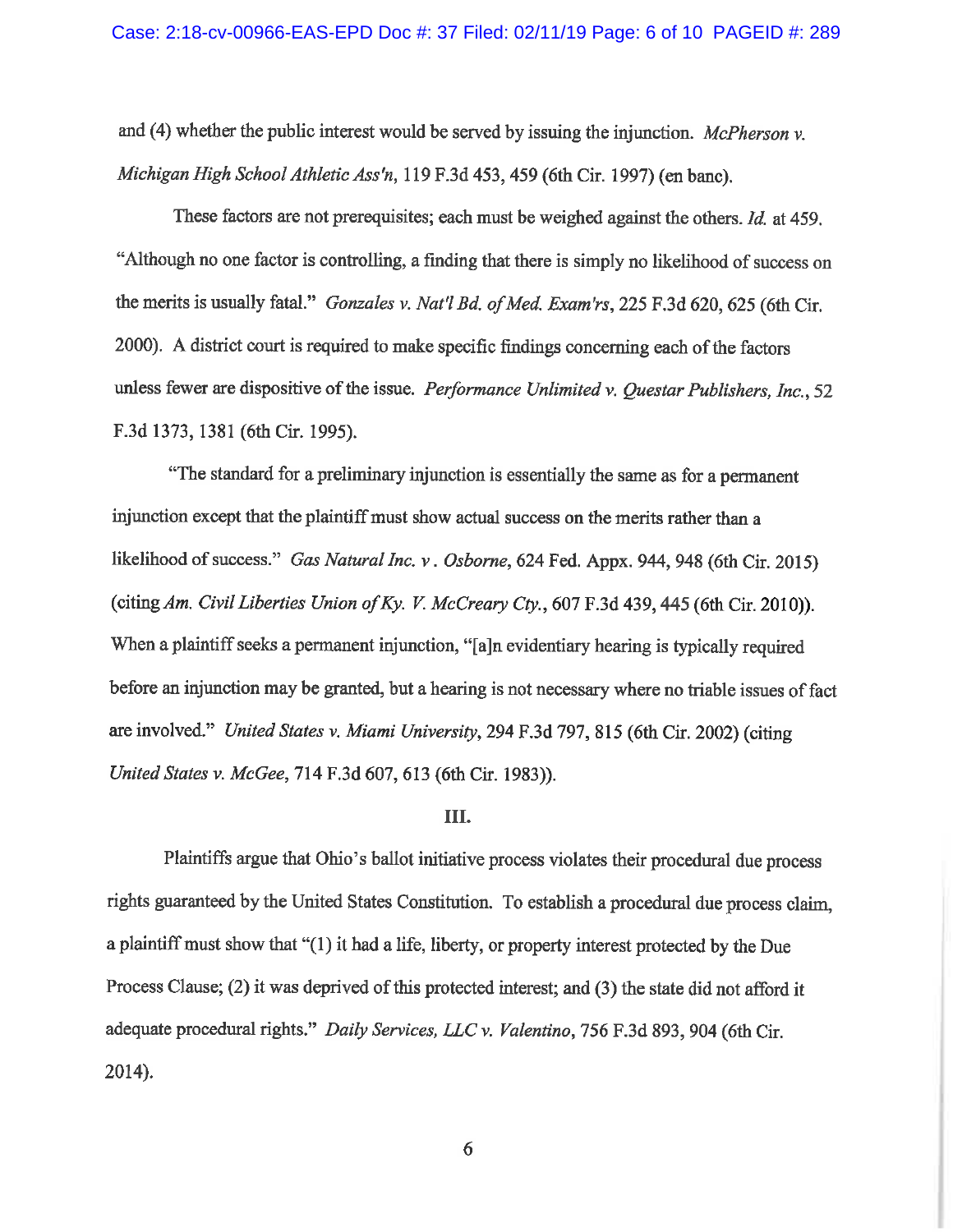#### 1. Liberty Interest Protected by the Due Process Clause

The right to initiate legislation through the initiative process is not derived from the United States Constitution. *Taxpayers United for Assessment Cuts v. Austin,* 994 F.2d 291,295 (6th Cir. 1993). Once a state creates an initiative process, however, the state may not restrict the process in any manner that violates the Constitution. *Meyer v. Grant,* 486 U.S. 414, 108 S. Ct. 1886, 100 L. Ed. 2d 425 (1988); *Austin,* 994 F .2d at 295 ("although the Constitution does not require a state to create an initiative petition procedure, if it creates such a procedure, the state cannot place restrictions on its use that violate the federal Constitution"). Ohio's has created a ballot initiative process for its citizens. *See* O.R.C. § 3501.ll(K)(l). Therefore, Ohio cannot restrict that process in any manner that violates the Constitution.

Defendants argue Plaintiffs have no right for placement of the proposed legislation on the ballot and therefore Plaintiffs lack any threatened liberty interest. This argument is not well taken. Plaintiffs do not claim they have a substantive right to appear on the ballot. Plaintiffs contend that Ohio's ballot initiative framework fails to provide procedural due process.

# 2. Deprivation of the Liberty Interest Without Adequate Procedural Rights

"An essential principle of due process is that a deprivation of life, liberty, or property 'be preceded by notice and opportunity for hearing appropriate to the nature of the case.' " *Cleveland Board of Education v. Loudermill,* 470 U.S. 532, 542, 105 S. Ct. 1487, 84 L. Ed. 2d 494 (1985) *(quotingMulane v. Central Hanover Bank* & *Trust Co.,* 339 U.S. 306,313 (1950)). When a liberty interest is at stake, "procedural due process generally requires that the state provide a person with notice and an opportunity to be heard before the deprivation occurs." *Center for Powell Crossing, LLC v. City of Powell, Ohio, 173 F. Supp. 3d 639, 657 (S.D. Ohio* 2016)(citing *Warren v. City of Athens,* 411 F.3d 697, 708 (6th Cir. 2005)).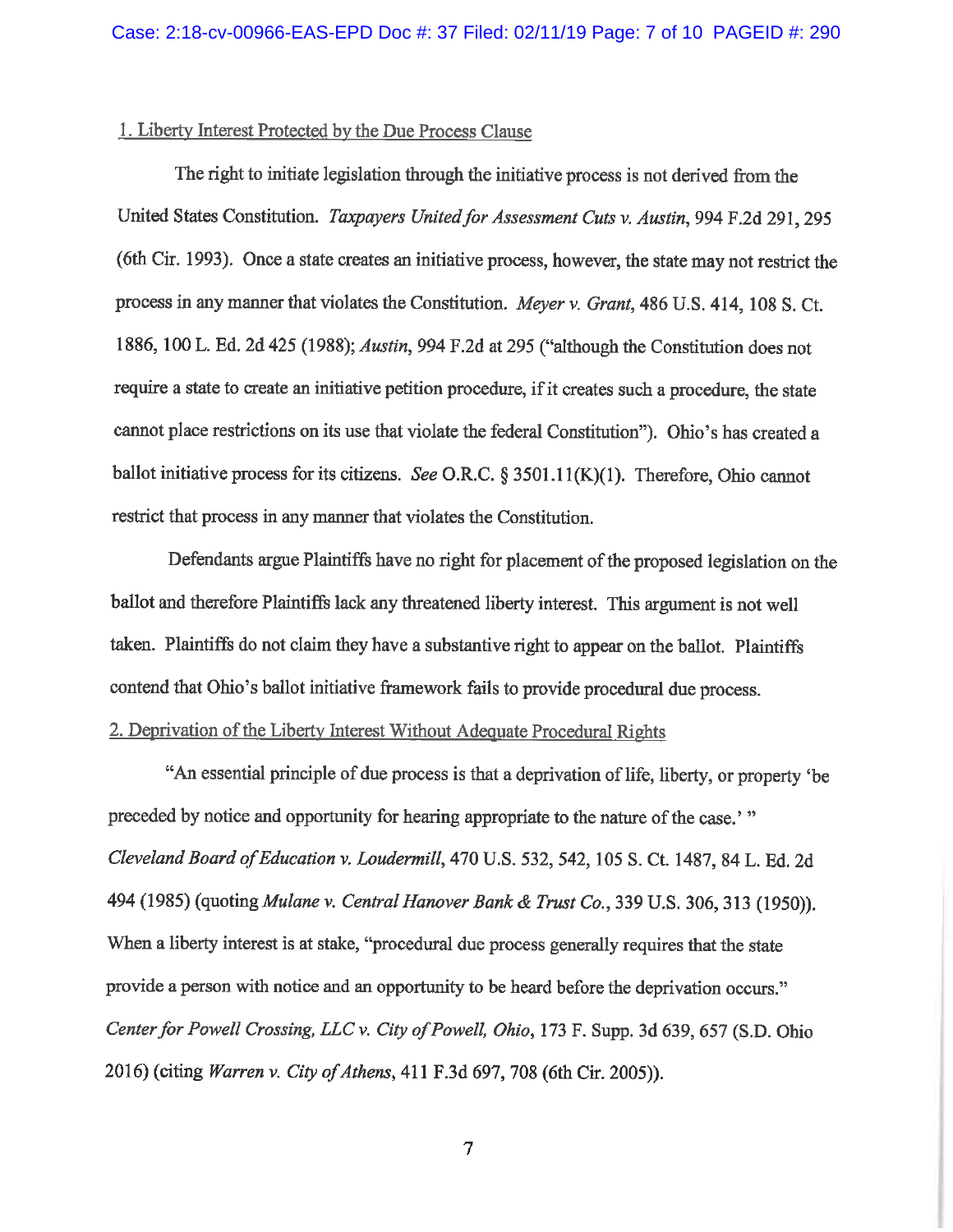Plaintiffs argue they were deprived of their right to participate in Ohio's initiative process without the right to adequate review in the courts of Ohio. In contrast, Defendants contend that mandamus is a constitutionally sufficient remedy for review of an allegedly unconstitutional deprivation of ballot access. The Court disagrees.

In procedural due process cases, the Sixth Circuit directs courts to determine whether the deprivation of a liberty interest is a result of "an established procedure" or is "pursuant to a random and unauthorized act" of a state employee. *Daily Services, LLC v. Valentino,* 756 F.3d 893, 907 (6th Cir. 2014); *Wedgewood Ltd Partnership v. Township of Liberty, Ohio,* 610 F.3d 340, 349-50 (6th Cir. 2010). "If the former, then it is both practicable and feasible for the state to provide pre-deprivation process, and the state must do so regardless of the adequacy of any post-deprivation remedy...." *Walsh v. Cuyahoga County*, 424 F.3d 510, 513 (6th Cir. 2005) (internal quotations and citations omitted).

The gatekeeping function is based on Ohio's constitution and statutory framework, rendering it "an established procedure." Accordingly, it is both practicable and feasible for Ohio to provide a meaningful right to review of the decision rendered by the Board of Elections. Indeed, Ohio already applies a *de novo* standard when reviewing executive agencies' legal determinations in other contexts. *See Akron City School Dist. Bd of Education v. Summit Cty. Bd. of Revision,* 2014-Ohio-1588, 139 Ohio St.3d 92, 9 N. E. 3d 1004,  $\P$  10-11; *see also Gahanna-Jefferson Local School Dist. Bd of Revision,* 93 Ohio St.3d 231, 232, 754 N. E. 2d 789 (2001). In the ballot initiative process, however, the State of Ohio has not provided Plaintiffs an adequate review process. Instead, the gatekeeping function enables a board of elections-an executive body—to make legal determinations without providing denied petitioners a right to review. The only possibility of review requires an aggrieved petitioner to convince a court of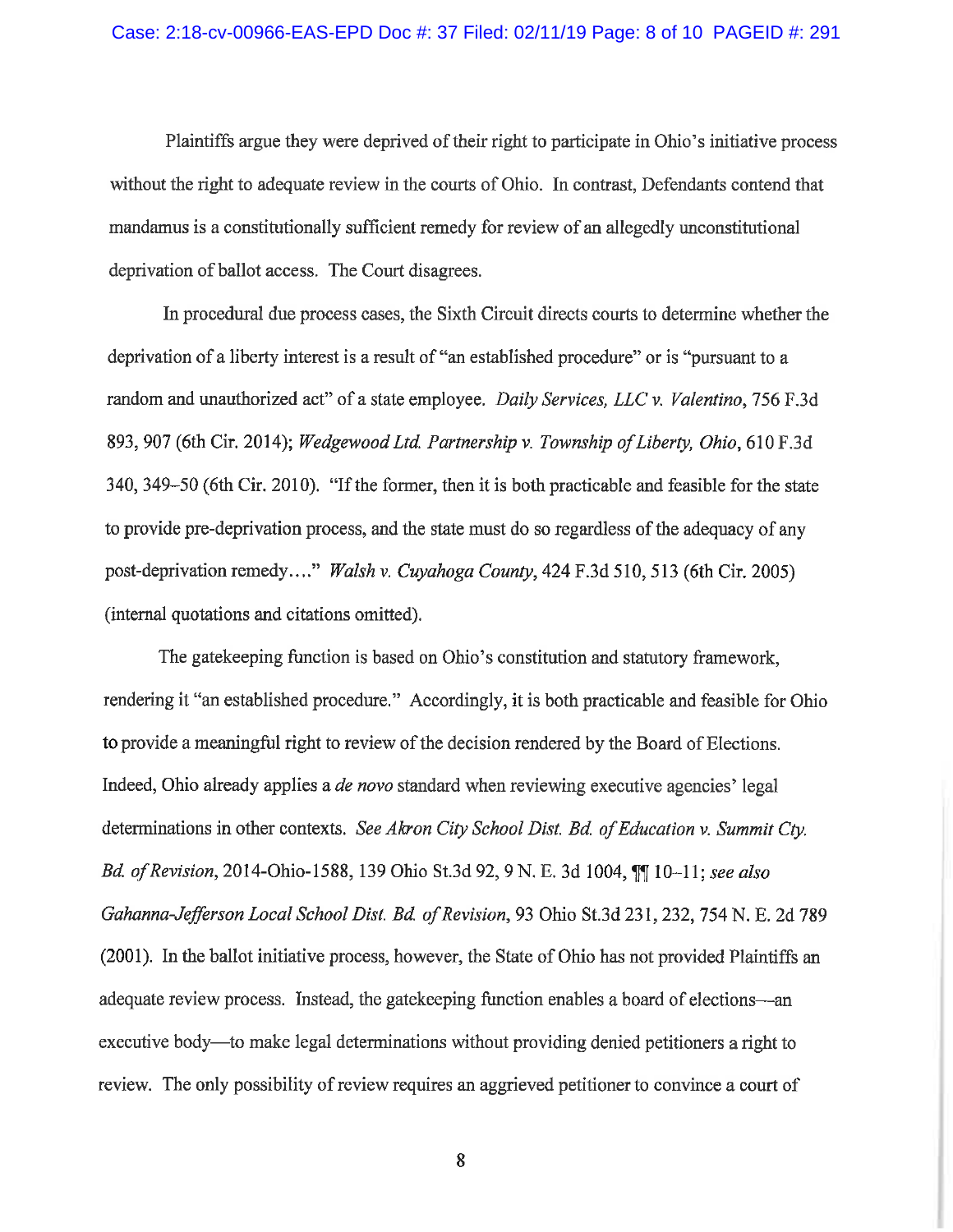appeals or the Supreme Court of Ohio to exercise its discretion under heightened standards. <sup>3</sup> Plaintiffs contend that the refusal of the Board to certify a vote on the legislation without a right to review by a judicial body violates Plaintiffs' constitutionally protected liberty interest.

No doubt, Ohio has strong interests in ensuring its elections are run fairly and efficiently. *Buckley v. Am. Constitutional* Law *Found., 525* U.S. 182, 191 (1999); *Taxpayers United for Assessment Cuts v. Austin,* 994 F.2d 291,297 (6th Cir. 1993). Ohio also has a strong interest in placing on the ballot only such proposed legislation as would be lawful as municipal legislation under Ohio Const. Art. XVIII, Sec. 3. Allowing votes on matters unlawful or unenforceable on their face could erode public confidence in Ohio's entire initiative process.

Recognizing those interests, the Court finds no legitimate state interests in withholding an adequate legal remedy for petitioners denied ballot access by a board of elections. "Although a state has a wide scope in regulating the franchise, it is not permitted to adopt any standard it desires, but it is limited by the strictures of the federal and state constitutions...." 25 Am. Jur. 2d Elections § 98. Given the availability of mandamus relief is extraordinary and only exercised when the law does not otherwise provide an adequate remedy, the high burden on petitioners to prove entitlement to an extraordinary remedy is no substitute for *de novo* review of the denial of a constitutionally protected liberty interest. Therefore, the Court finds Plaintiffs prevail on their constitutional challenge to Ohio's ballot initiative process.<sup>4</sup>

<sup>&</sup>lt;sup>3</sup> In *State ex rel. Maxcy v. Saferin*, three dissenting Ohio Supreme Court Justices highlighted "the uncertainty regarding the constitutionality of the amendments to R.C. 3501.11 made by H.B. 463." --- Ohio St. 3d ---, 2018-Ohio-4035, --- N. E. 3d ---, at  $\parallel$  52. In *Maxcy*, the Supreme Court of Ohio found that county boards of elections lack authority to review the substance of a proposed municipal charter amendment. In so holding, the majority observed that Article XVII, Sections 8 and 9 of the Ohio Constitution apply to municipal charter amendments rather than Article II, Section 1f, which applies to citizen-initiated legislation, *i.e.*, referendum and initiative petitions. For that reason, the majority declined to address the constitutionality of R.C. 3501.11(K). *Id.* at ¶ 13

<sup>&</sup>lt;sup>4</sup> As the Court mentioned during oral argument, the Boards of Elections in Ohio make many decisions that permit or deny ballot access to candidates and petitioners. The issues in this case do not involve whether the Boards of Elections may exercise such powers. The Court assumes that the Boards of Elections may exercise such powers as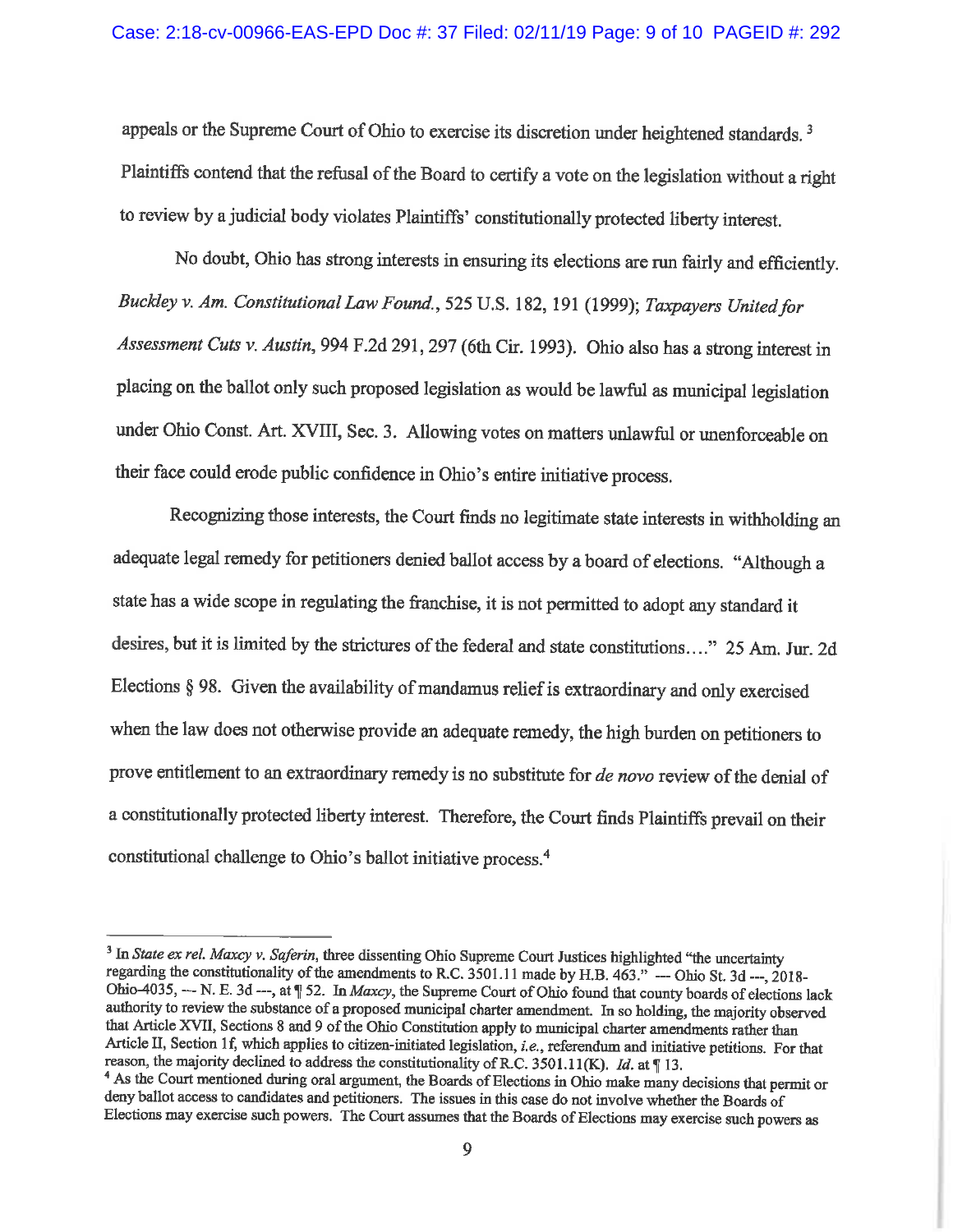Case: 2:18-cv-00966-EAS-EPD Doc #: 37 Filed: 02/11/19 Page: 10 of 10 PAGEID #: 293

# IV.

In conclusion, the Court **REINSTATES** and **CONVERTS** to pennanent injunction the preliminary injunctive relief granted in its Opinion and Order issued on September 19, 2018. (ECF No. 22). The Court **DIRECTS** the Clerk to enter judgment accordingly.

**IT IS SO ORDERED.** 

 $2 - 11 - 2019$ **DATE E** 

**HIEF UNITED STATES DISTRICT JUDGE** 

<sup>g</sup>iven by the Ohio General Assembly. The sole issue in this case is whether a constitutionally adequate review is available to a party deprived of ballot access by a Board of Elections.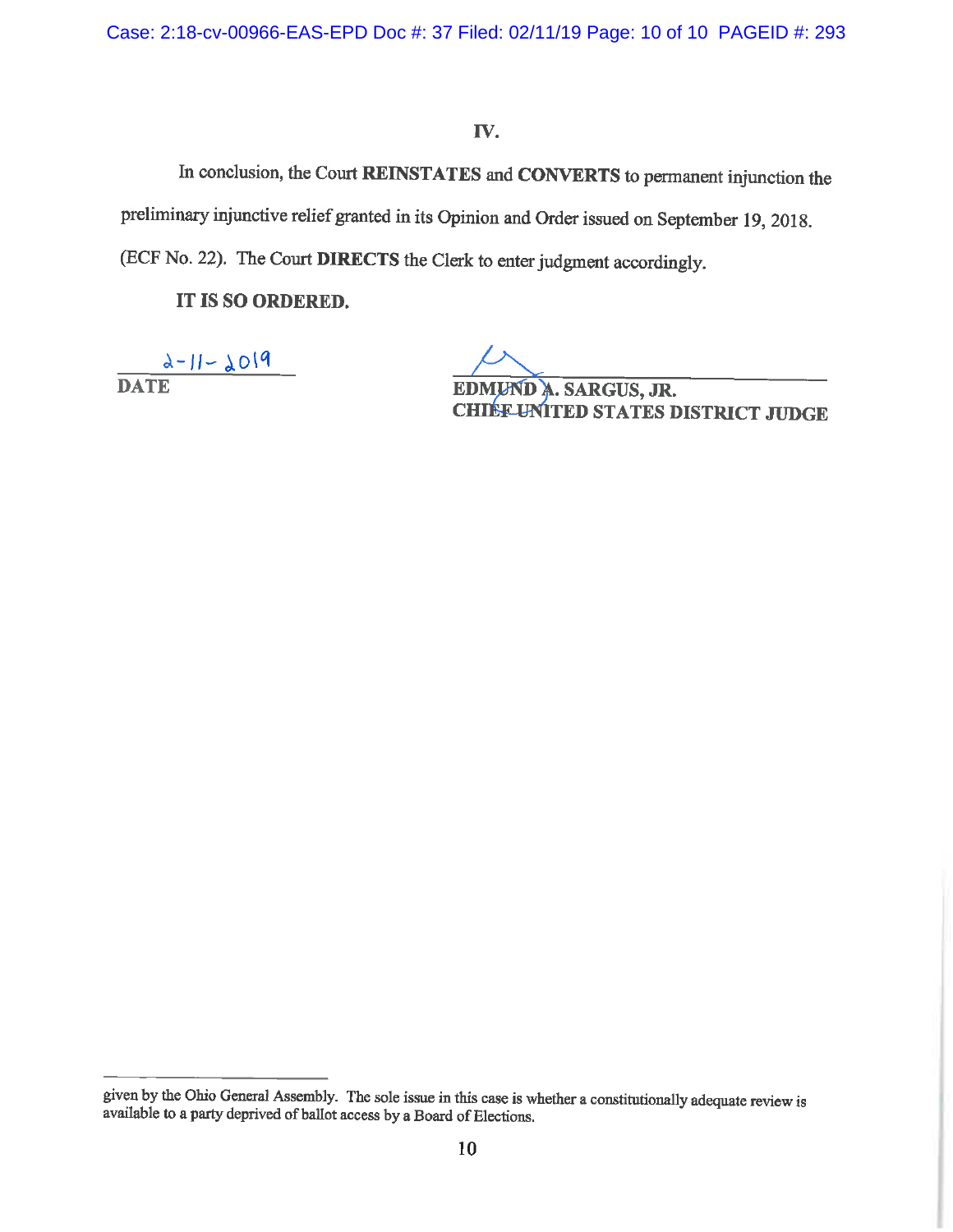# **UNITED STATES DISTRICT COURT SOUTHERN DISTRICT OF OHIO EASTERN DIVISION**

## **WILLIAM T. SCHMITT, JR., et al.,**

Plaintiffs,

**Case No. 2:18-cv-966 CHIEF JUDGE EDMUND A. SARGUS, JR. Magistrate Judge Elizabeth P. Deavers** 

**v.** 

# **OHIO SECRETARY OF STATE FRANK LaROSE, et al.,**

Defendants.

# **ORDER**

This matter is before the Court for consideration of Defendant Secretary of State Frank

LaRose's ("Defendant") *Motion for Reconsideration* (ECF No. 39), Plaintiffs Debbie Blewitt,

William T. Schmitt, and Chad Thompson's (collectively "Plaintiffs") *Response* (ECF No. 43),

and Defendant's  $Reply$  (ECF No. 47).<sup>1</sup> For the reasons stated below, the Court **GRANTS** 

Defendant's motion.

On August 28, 2018, Plaintiffs filed their Complaint (ECF No. I), seeking the following

relief:

A. a declaration under 28 U.S.C. § 2201 that O.R.C. § 3501.1 l(K), O.R.C. §  $3501.38(M)(1)(a)$ , and O.R.C. § 3501.39(A), separately and/or collectively, as authoritatively construed by the Ohio Supreme Court to authorize local elections boards to act as "gatekeepers" of initiatives are facially unconstitutional under the First Amendment;

B. a declaration under 28 U.S.C. § 2201 that O.R.C. § 3501.1 l(K), O.R.C. § 3501.38(M)(I)(a), and O.R.C. § 3501.39(A), separately and/or collectively, as authoritatively construed by the Ohio Supreme Court to authorize local elections

<sup>&</sup>lt;sup>1</sup> Although Defendant designated his motion as "Motion for Reconsideration," he "moves for the limited purpose of clarifying the extent of the Court's [February 11, 2019] order." Def. 's Mot. for Recons. at 1. Therefore, Defendant's Motion for Reconsideration is better described as a motion for clarification and the Court will therefore address it as such.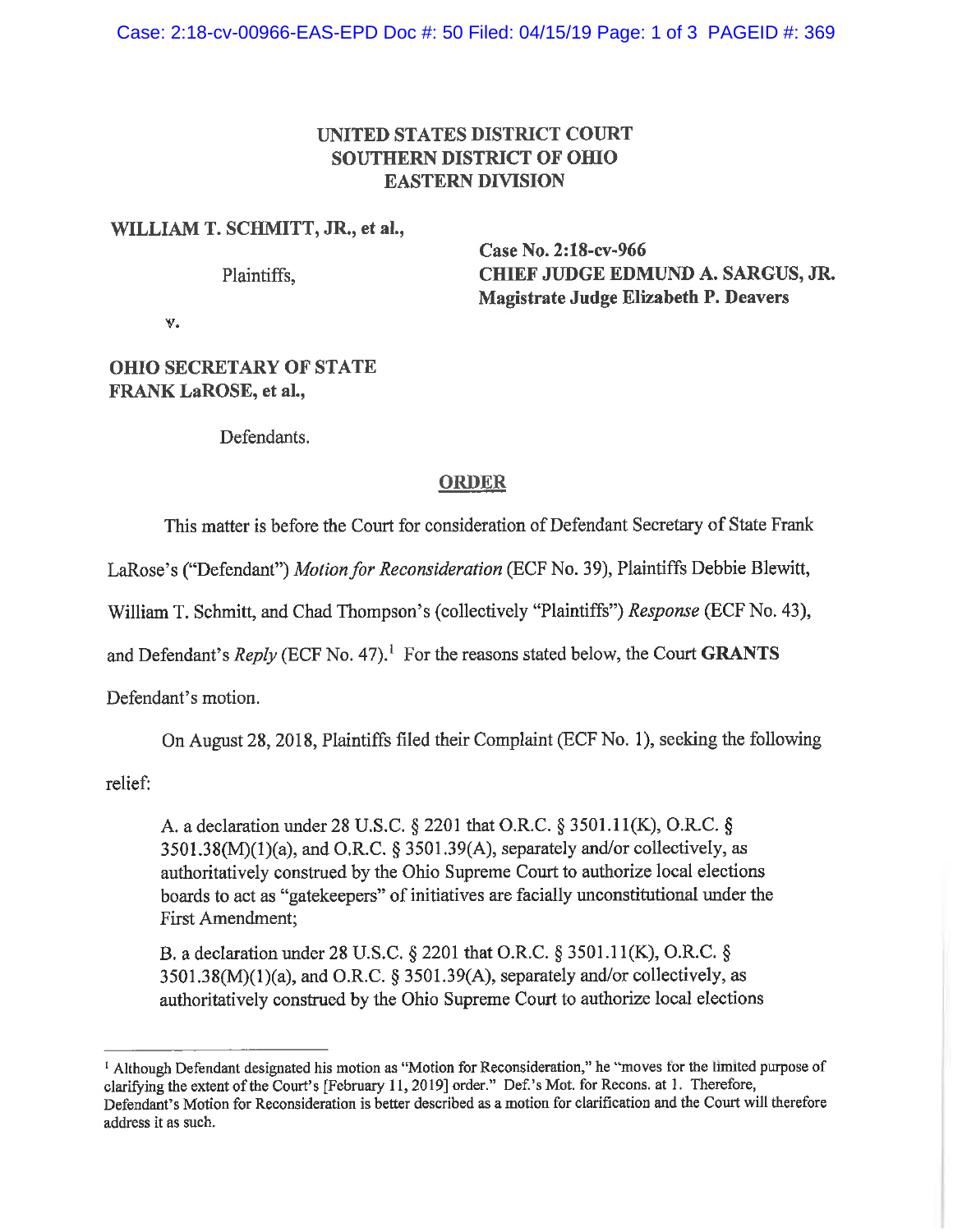boards to act as "gatekeepers" of initiatives are unconstitutional as-applied under the First Amendment;

C. a temporary restraining order and/or preliminary injunction under 42 U.S.C. § 1983 prohibiting Defendants from enforcing or acting under O.R.C. § 3501.ll(K), O.R.C. § 3501.38(M)(l)(a), and O.R.C. § 3501.39(A), separately and/or collectively, as authoritatively construed by the Ohio Supreme Court to authorize local elections boards to act as "gatekeepers" of initiatives;

D. a permanent injunction under 42 U.S.C. § 1983 prohibiting Defendants from enforcing or acting under O.R.C.  $\S 3501.11(K)$ , O.R.C.  $\S 3501.38(M)(1)(a)$ , and O.R.C. § 3501.39(A), separately and/or collectively, as authoritatively construed by the Ohio Supreme Court to authorize local elections boards to act as "gatekeepers" of initiatives; [ and]

E. a temporary restraining order and/or preliminary injunction under 42 U.S.C. § 1983 directing Defendants to restore Plaintiffs' Garrettsville and Windham initiatives to the ballots of those Villages[.]

Pl.'s Compl. The same day Plaintiffs filed their Complaint, they also filed an Application for a Temporary Restraining Order (ECF No. 3).

On September 19, 2018, the Court granted Plaintiffs a temporary restraining order that directed ''the Ohio Secretary of State and the Portage County Board of Elections to place both initiative petitions which are the subject of this case on the upcoming ballot for the election to be held on November 6, 2018." Sept. 19, 2018 Order (ECF No. 22). Therefore, the Court granted Plaintiffs the relief they sought in paragraph E of their Complaint.

On October 3, 2018, the Court extended the temporary restraining order for fourteen days. Oct. 3, 2018 Order (ECF No. 26). The next day, the Court held a telephone conference during which Defendants agreed to placing Plaintiffs' petitions on the upcoming ballots. For that reason, the Court converted the temporary restraining order to a preliminary injunction, which expired on November 7, 2018. *See* Oct. 4, 2018 Order (ECF No. 28). During that telephone conference, the parties agreed that there were still issues regarding the constitutionality of O.R.C. §§ 3501.1 l(K), 3501.38(M)(l)(a), and 3501.39(A). In other words, the parties still disputed